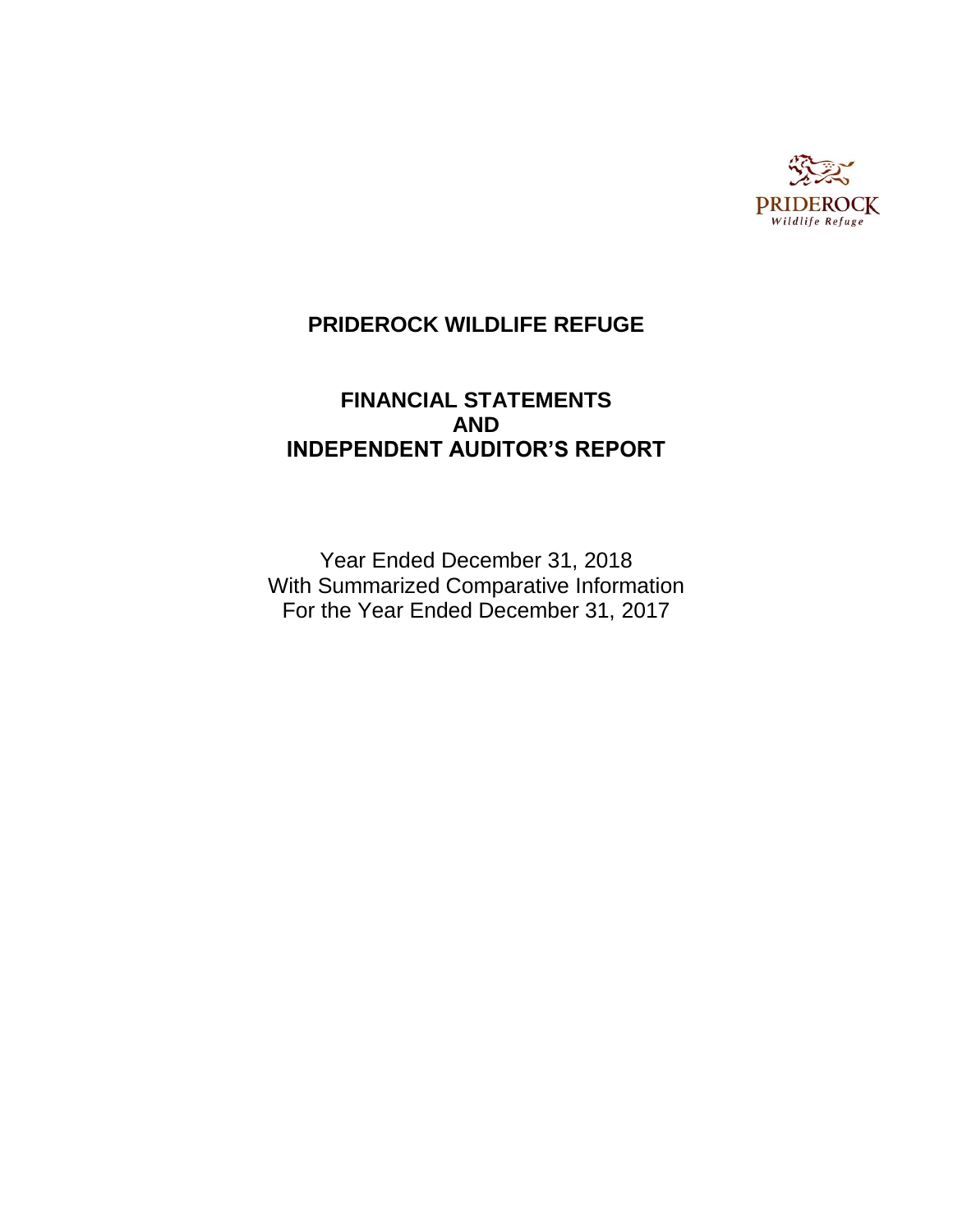# **PrideRock Wildlife Refuge Financial Statements December 31, 2018 with Summarized Comparative Totals for 2017**

# **TABLE OF CONTENTS**

|                                          | Page<br><b>Number</b> |
|------------------------------------------|-----------------------|
| <b>Independent Auditor's Report</b>      | 1                     |
| <b>Statement of Financial Position</b>   | $\mathbf{2}$          |
| <b>Statement of Activities</b>           | 3                     |
| <b>Statement of Functional Expenses</b>  | 4                     |
| <b>Statement of Cash Flows</b>           | 5                     |
| <b>Notes to the Financial Statements</b> | $6 - 13$              |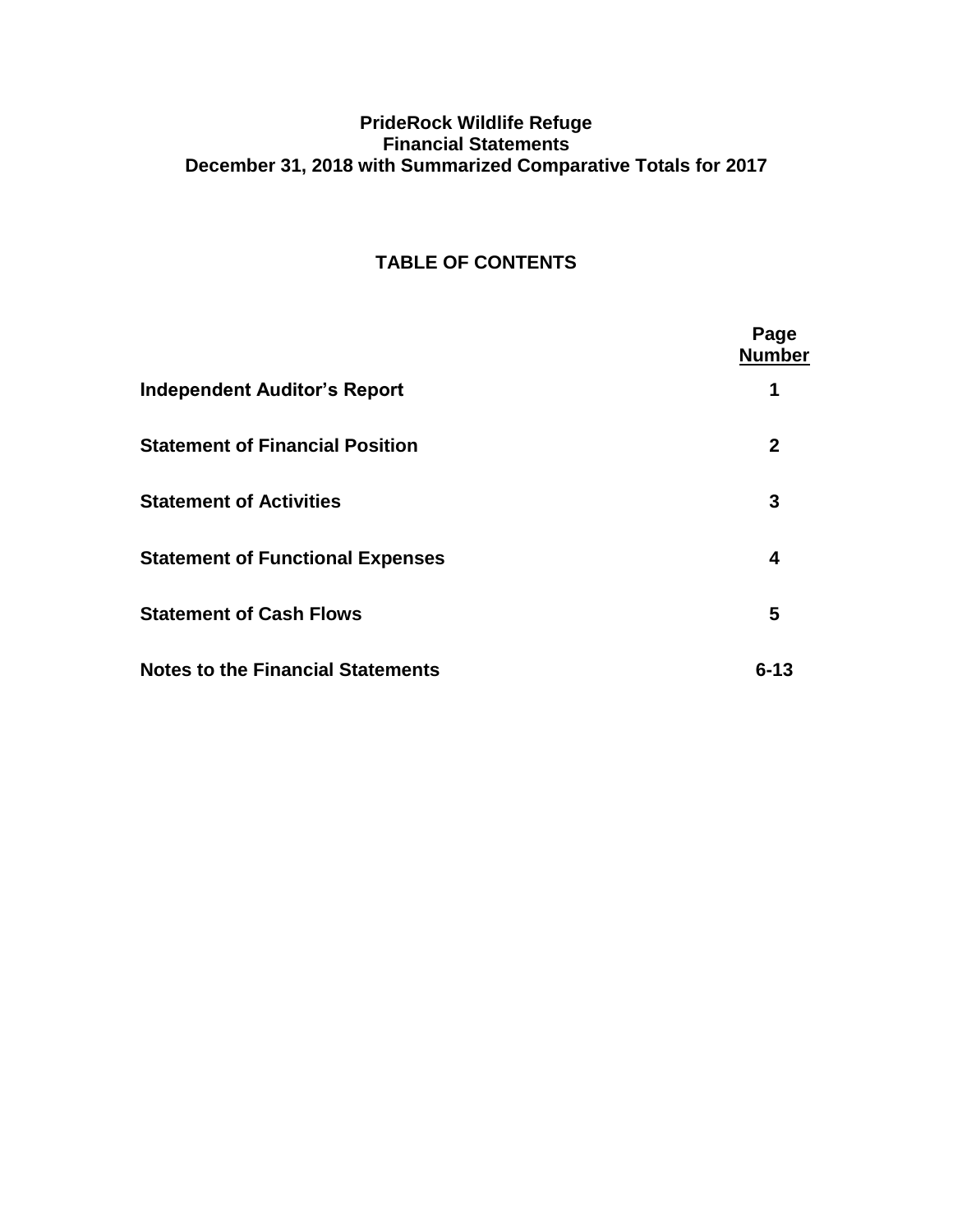# Harris, Moran & Associates Certified Public Accountant Firm

INDEPENDENT AUDITOR'S REPORT

To the Board of Directors PrideRock Wildlife Refuge

We have audited the accompanying statements of PRIDEROCK WILDLIFE REFUGE (a Texas nonprofit organization), which comprise the statement of financial position as of December 31, 2018, and the related statements of activities, functional expenses and cash flows for the year then ended, and the related notes to the financial statements.

#### **Management's Responsibility for the Financial Statements**

Management is responsible for the preparation and fair presentation of these financial statements in accordance with accounting principles generally accepted in the United States of America; this includes the design, implementation, and maintenance of internal control relevant to the preparation and fair presentation of financial statements that are free from material misstatement, whether due to fraud or error.

#### **Auditor's Responsibility**

Our responsibility is to express an opinion on these financial statements based on our audit. We conducted our audit in accordance with auditing standards generally accepted in the United States of America. Those standards require that we plan and perform the audit to obtain reasonable assurance about whether the financial statements are free from material misstatement.

An audit involves performing procedures to obtain audit evidence about the amounts and disclosures in the financial statements. The procedures selected depend on the auditor's judgment, including the assessment of the risks of material misstatement of the financial statements, whether due to fraud or error. In making those risk assessments, the auditor considers internal control relevant to the entity's preparation and fair presentation of the financial statements in order to design audit procedures that are appropriate in the circumstances, but not for the purpose of expressing an opinion on the effectiveness of the entity's internal control. Accordingly, we express no such opinion. An audit also includes evaluating the appropriateness of accounting policies used and the reasonableness of significant accounting estimates made by management, as well as evaluating the overall presentation of the financial statements.

We believe that the audit evidence we have obtained is sufficient and appropriate to provide a basis for our audit opinion.

#### **Opinion**

In our opinion, the financial statements referred to above present fairly, in all material respects, the financial position of PRIDEROCK WILDLIFE REFUGE of December 31, 2018, and the changes in its net assets and its cash flows for the year then ended in accordance with accounting principles generally accepted in the United States of America.

#### **Report on Summarized Comparative Information**

We have previously audited the PRIDEROCK WILDLIFE REFUGE's 2017 financial statements, and we expressed an unmodified audit opinion on those audited financial statements in our report dated August 17, 2018. In our opinion, the summarized comparative information presented herein as of and for the year ended December 31, 2017, is consistent, in all material respects, with the audited financial statements from which it has been derived.

Darrell Harris

Harris, Moran & Associates Dallas, Texas July 17, 2019

> 6060 N Central Expressway #500, Dallas, TX 75206 Mobile: 214-883-4382 **a** Office: 972-226-2532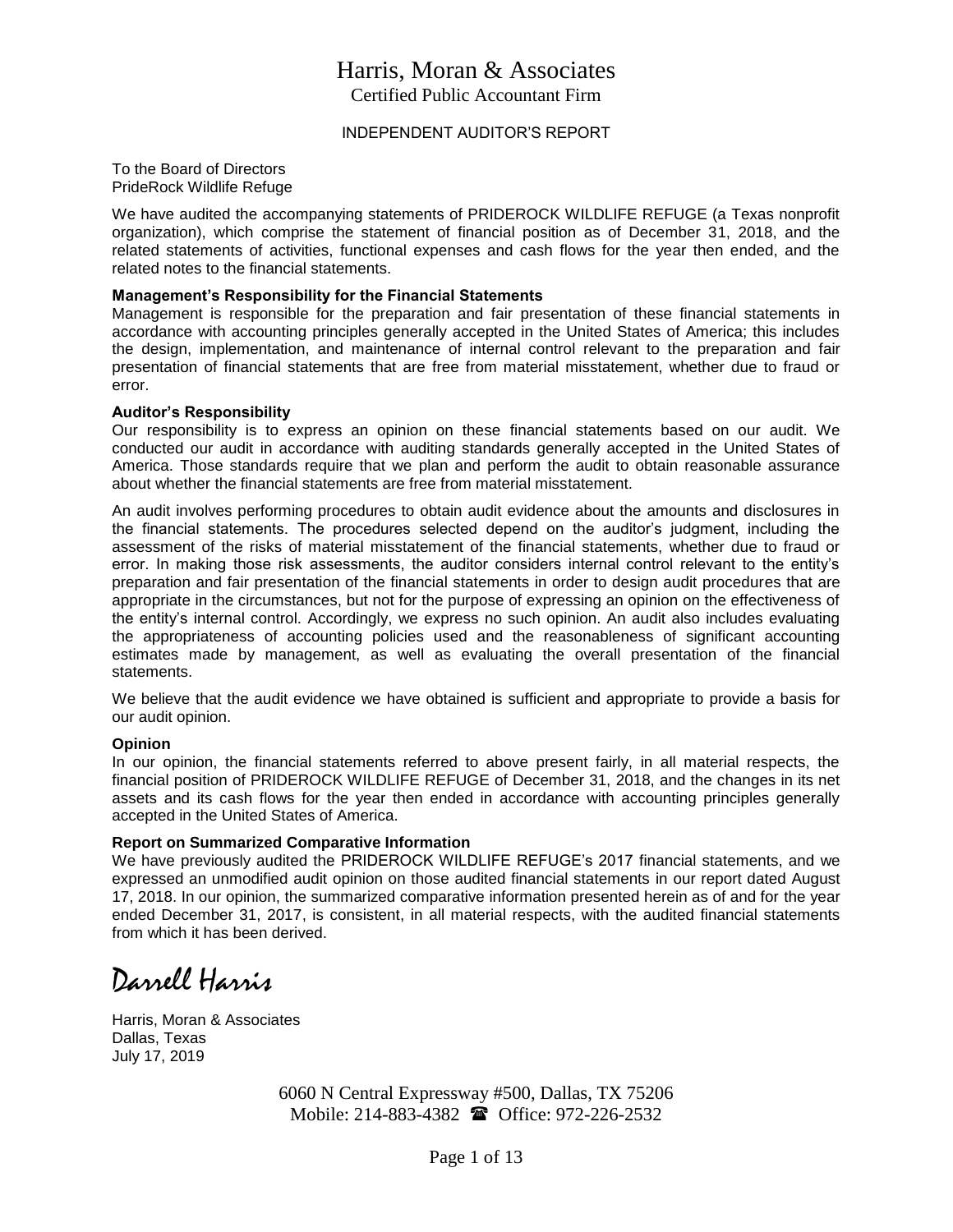## **Statement of Financial Position**

#### **December 31, 2018 with Summarized Comparative Totals for 2017**

|                                           | 2018            | 2017            |
|-------------------------------------------|-----------------|-----------------|
| <b>ASSETS</b>                             |                 |                 |
| <b>Current Assets</b>                     |                 |                 |
| Cash and Cash Equivalents (Note 1c and 3) | \$<br>297,709   | \$<br>285,079   |
| Contributions Receivable (Note 3 and 4)   | 330,959         | 308,761         |
| <b>Prepaid Expenses</b>                   | 0               | 0               |
| <b>Total Current Assets</b>               | 628,668         | 593,840         |
| Fixed Assets (Note 1d)                    |                 |                 |
| Land                                      | 250,000         | 250,000         |
| Equipment                                 | 101,207         | 86,707          |
| <b>Buildings and Improvements</b>         | 387,055         | 382,691         |
| Software                                  | 18,330          | 16,255          |
| Vehicles                                  | 73,231          | 60,177          |
| Less: Accumulated Depreciation            | (148, 468)      | (138, 618)      |
| <b>Total Fixed Assets</b>                 | 681,355         | 657,212         |
| <b>TOTAL ASSETS</b>                       | \$<br>1,310,023 | \$<br>1,251,052 |
| <b>LIABILITIES AND NET ASSETS</b>         |                 |                 |
| <b>Current Liabilities</b>                |                 |                 |
| <b>Accounts Payable</b>                   | \$<br>166,816   | \$<br>128,653   |
| <b>Accrued Liabilities</b>                | 3,356           | 5,476           |
| Current Portion of Notes Payable (Note 5) | 22,588          | 21,890          |
| <b>Total Current Liabilities</b>          | 192,760         | 156,019         |
| Long-Term Liabilities (Note 5)            |                 |                 |
| Notes Payable                             | 293,633         | 285,133         |
| Less: Current Portion of Notes Payable    | (22, 588)       | (21, 890)       |
| <b>Total Long-Term Liabilities</b>        | 271,045         | 263,243         |
| <b>Total Liabilities</b>                  | 463,805         | 419,262         |
| <b>Net Assets</b>                         |                 |                 |
| <b>Without Donor Restrictions</b>         | 846,218         | 831,790         |
| <b>Total Net Assets</b>                   | 846,218         | 831,790         |
| TOTAL LIABILITIES AND NET ASSETS          | \$<br>1,310,023 | \$<br>1,251,052 |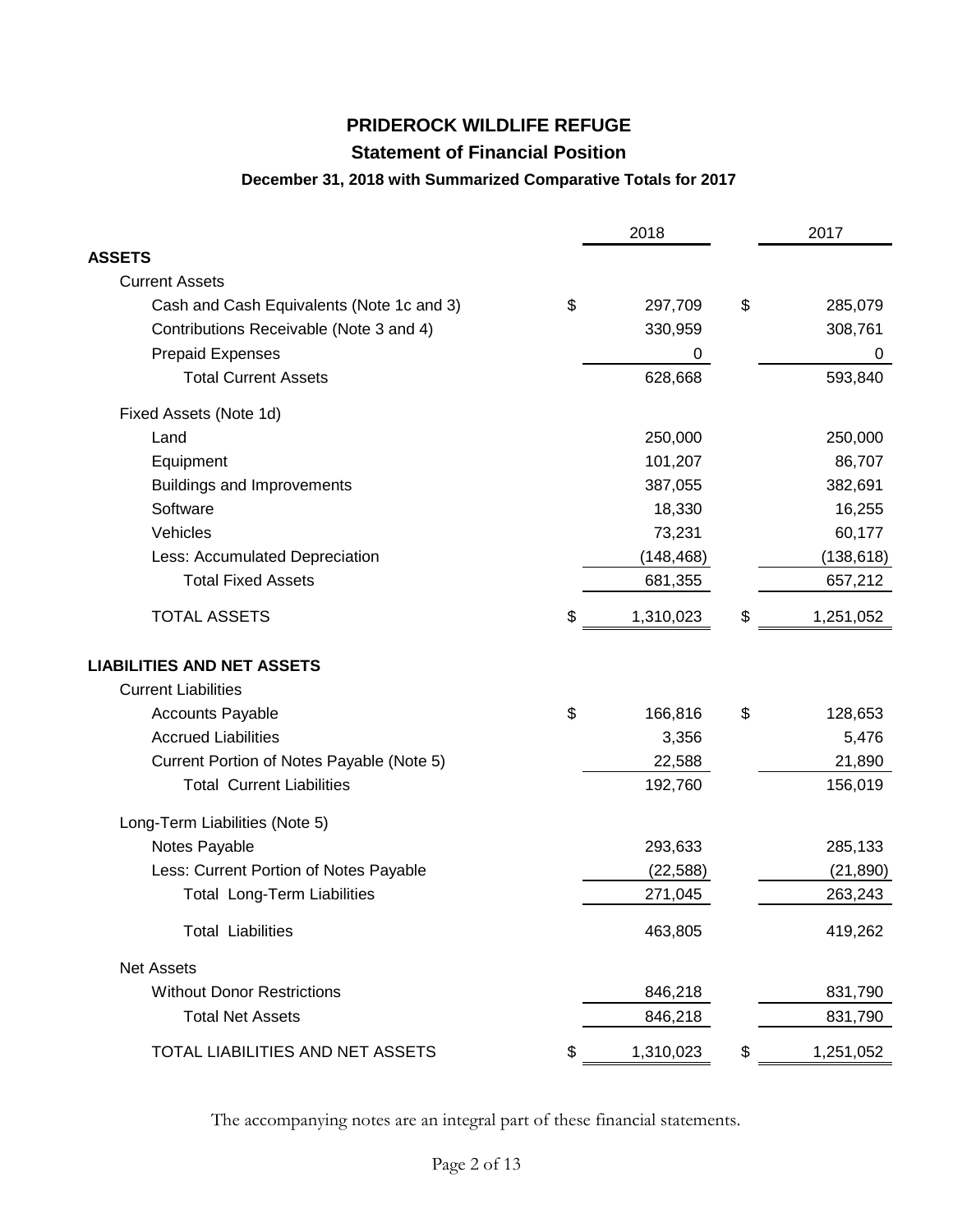## **Statement of Activities**

### **For the Year Ended December 31, 2018 with Summarized Comparative Totals for 2017**

|                                         | Without             |           |     |           |
|-----------------------------------------|---------------------|-----------|-----|-----------|
|                                         | Donor               | Total     |     | Total     |
|                                         | <b>Restrictions</b> | 2018      |     | 2017      |
| REVENUE AND PUBLIC SUPPORT              |                     |           |     |           |
| Contributions-Fundraising (Note 6)      | \$<br>942,997 \$    | 942,997   | \$. | 1,044,100 |
| <b>Contributions-Direct</b>             | 86,795              | 86,795    |     | 164,320   |
| Royalties                               | 14,164              | 14,164    |     | 19,727    |
| In-Kind Donations (Note 7)              | 70,490              | 70,490    |     | 73,375    |
| Gain on Disposal of Vehicle             | 2,811               | 2,811     |     | 0         |
| <b>Total Revenue and Public Support</b> | 1,117,257           | 1,117,257 |     | 1,301,522 |
| <b>EXPENSES</b>                         |                     |           |     |           |
| <b>Program Services</b>                 | 860,514             | 860,514   |     | 909,717   |
| Management and General                  | 32,747              | 32,747    |     | 25,368    |
| Fundraising                             | 209,568             | 209,568   |     | 239,571   |
| <b>Total Expenses</b>                   | 1,102,829           | 1,102,829 |     | 1,174,656 |
| <b>INCREASE IN NET ASSETS</b>           | 14,428              | 14,428    |     | 126,866   |
| NET ASSETS AT BEGINNING OF YEAR         | 831,790             | 831,790   |     | 704,924   |
| NET ASSETS AT END OF YEAR               | \$<br>846,218 \$    | 846,218   | S   | 831,790   |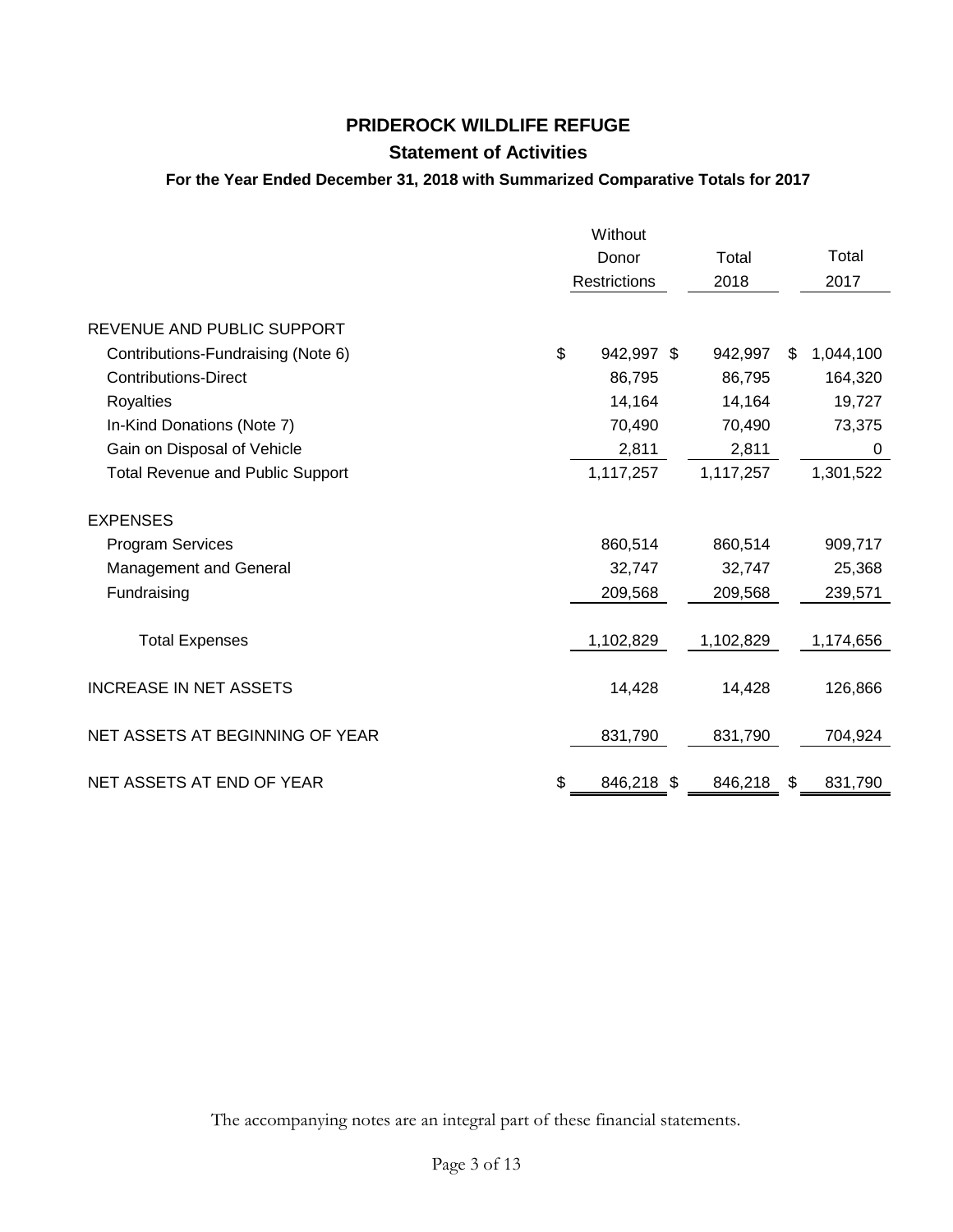# **Statement of Functional Expenses**

### **For the Year Ended December 31, 2018 with Summarized Comparative Totals for 2017**

| <b>Natural Expense Categories</b> | Program<br>Services | Management<br>and General |     | Fund<br>Raising | Total<br>2018    | Total<br>2017 |
|-----------------------------------|---------------------|---------------------------|-----|-----------------|------------------|---------------|
| Salaries and Wages                | 111,735 \$<br>£.    | 11,000 \$                 |     | 0               | \$<br>122,735 \$ | 110,238       |
| Payroll Tax                       | 8,541               | 841                       |     | 0               | 9,382            | 8,405         |
| <b>Professional Fees</b>          | 0                   | 9,840                     |     | 0               | 9,840            | 12,290        |
| Fundraising Expense (Note 6)      | 0                   | 0                         |     | 95,253          | 95,253           | 107,102       |
| Advertising (Note 1j)             | 5,500               | 0                         |     | 0               | 5,500            | 7,154         |
| <b>Office Expenses</b>            | 0                   | 11,066                    |     | 0               | 11,066           | 13,078        |
| <b>Occupancy Costs</b>            | 22,544              | 0                         |     | 0               | 22,544           | 26,133        |
| <b>Meeting Expenses</b>           | 490                 | 0                         |     | 0               | 490              | 409           |
| <b>Travel Expenses</b>            | 1,882               | 0                         |     | 0               | 1,882            | 1,051         |
| <b>Interest Expense</b>           | 17,963              | 0                         |     | 0               | 17,963           | 11,343        |
| Depreciation (Note 1d)            | 33,717              | 0                         |     | 0               | 33,717           | 31,523        |
| Insurance Expense                 | 15,089              | 0                         |     | 0               | 15,089           | 12,243        |
| Direct Mail Expenses (Note 6)     | 160,348             | 0                         |     | 40,086          | 200,434          | 223,628       |
| Animal Care*                      | 157,098             | 0                         |     | 0               | 157,098          | 138,463       |
| Postage and Printing (Note 6)     | 296,915             | 0                         |     | 74,229          | 371,144          | 438,721       |
| Supplies and Equipment Costs*     | 28,692              | 0                         |     | 0               | 28,692           | 32,875        |
| <b>Total Expenses</b>             | 860,514 \$          | 32,747                    | \$. | 209,568 \$      | 1,102,829<br>S.  | 1,174,656     |

\* Includes in-kind expenses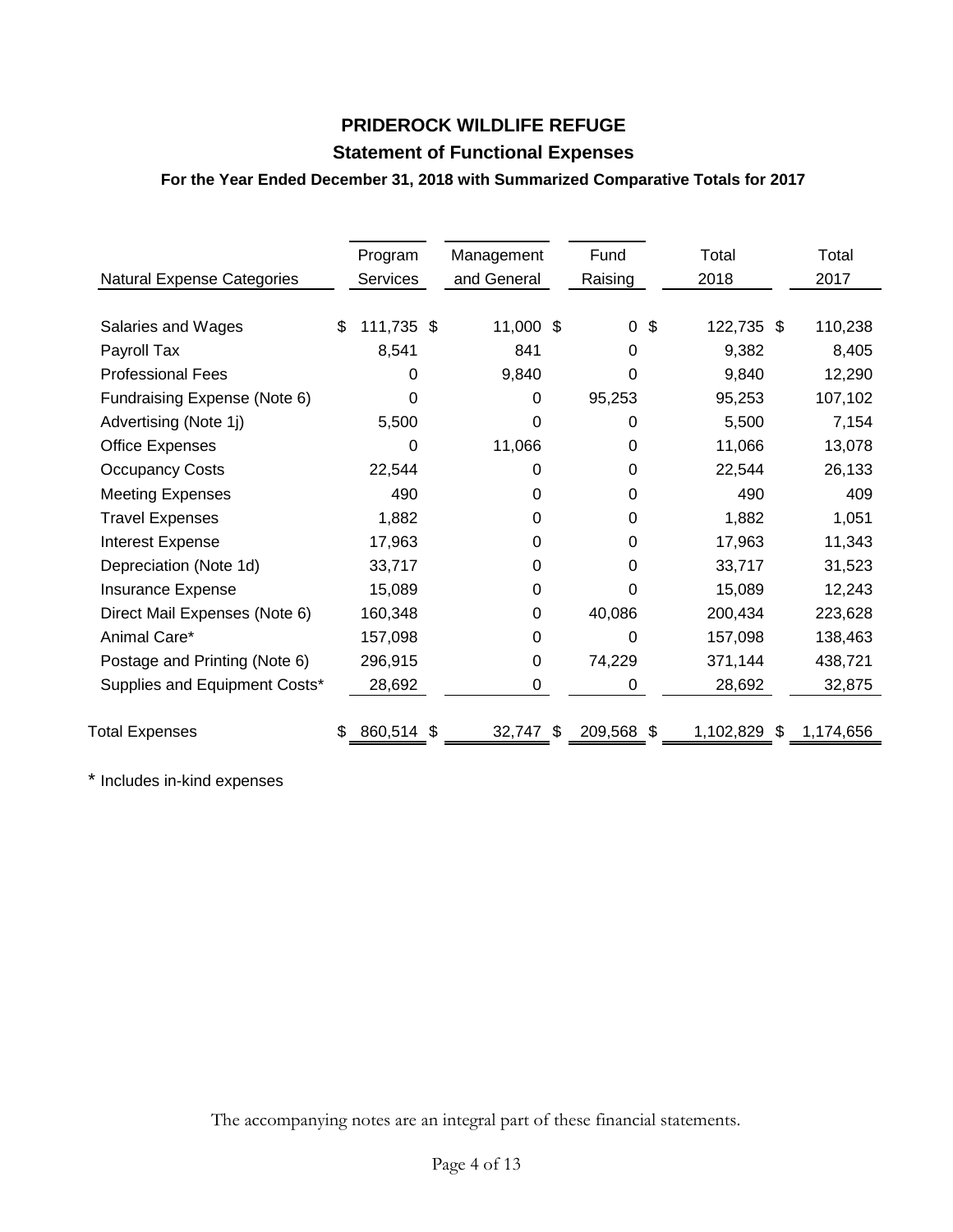# **Statement of Cash Flows**

#### **For the Year Ended December 31, 2018 with Summarized Comparative Totals for 2017**

|                                                               | 2018             | 2017      |
|---------------------------------------------------------------|------------------|-----------|
| <b>CASH FLOWS FROM OPERATING ACTIVITIES</b>                   |                  |           |
| Change in Net Assets                                          | \$<br>14,428 \$  | 126,866   |
| Adjustments to reconcile change in net assets                 |                  |           |
| to net cash provided by operating activities:                 |                  |           |
| Depreciation                                                  | 33,717           | 31,523    |
| Gain on Disposal of Vehicle                                   | (2,811)          | 0         |
| (Increase) Decrease in Contributions Receivable               | (22, 198)        | 1,949     |
| Decrease in Prepaid Expenses                                  | 0                | 4,000     |
| Increase in Accounts Payable                                  | 38,163           | 15,223    |
| Increase (Decrease) in Accrued Liabilities                    | (2, 120)         | 811       |
| Net Cash Provided by Operating Activities                     | 59,179           | 180,372   |
| <b>CASH FLOWS FROM INVESTING ACTIVITIES</b>                   |                  |           |
| Purchase of New Vehicle                                       | (56, 111)        | (17, 121) |
| Sale of Old Vehicle                                           | 22,000           | 0         |
| Purchase of Equipment                                         | (14,500)         | 0         |
| <b>Purchase of Software</b>                                   | (2,075)          | 0         |
| Purchase of Building Improvements                             | (4, 364)         | (43, 841) |
| Net Cash (Used) by Investing Activities                       | (55,050)         | (60, 962) |
| <b>CASH FLOWS FROM FINANCING ACTIVITIES</b>                   |                  |           |
| <b>Financing of Vehicle</b>                                   | 48,188           | 0         |
| Payments on Vehicles                                          | (28, 977)        | (10, 375) |
| Payments on Land Note                                         | (10, 710)        | (1, 724)  |
| Net Cash Provided (Used) by Financing Activities              | 8,501            | (12,099)  |
| NET INCREASE IN CASH AND CASH EQUIVALENTS                     | 12,630           | 107,311   |
| CASH AND CASH EQUIVALENTS AT BEGINNING OF YEAR                | 285,079          | 177,768   |
| CASH AND CASH EQUIVALENTS AT END OF YEAR                      | \$<br>297,709 \$ | 285,079   |
| SUPPLEMENTARY DISCLOSURE OF CASH FLOW INFORMATION<br>Non cash |                  |           |
| In-Kind Donations<br>Financing                                | 70,490           | 73,375    |
| <b>Financing of Vehicle</b>                                   | 48,188           | 0         |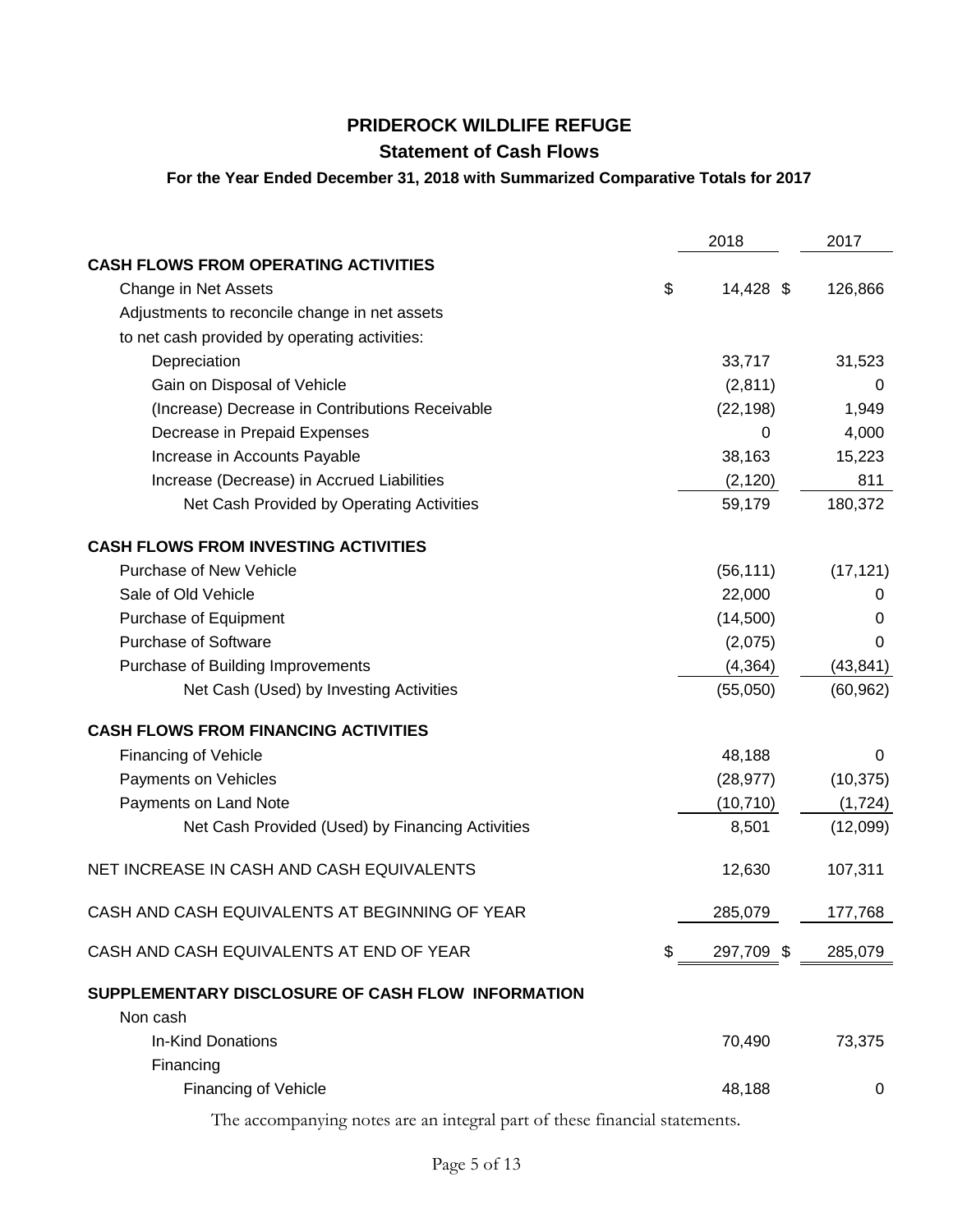### **NOTE 1: NATURE OF ACTIVITIES/SIGNIFICANT ACCOUNTING POLICIES**

#### Nature of Activities, History, and Organization:

Priderock Wildlife Refuge (hereinafter "Organization) is a nonprofit organization formed and incorporated in 1998 for the purpose of providing a safe sanctuary and shelter for lions, tigers, cougars, and wolf-dog hybrids. Additionally, the organization seeks to educate and inform the public about the terrible plight of exotic cats kept as household pets, or used in roadside zoos and backyard circuses. The Organization's primary source of revenue is free-will donations from supporters and the general public.

#### Significant Accounting Policies

Management selects accounting principles generally accepted in the United States of America and adopts methods for their application. This summary of significant accounting policies selected by the Organization's management is presented to assist in understanding the financial statements.

(a) Basis of Accounting

The accompanying financial statements are presented in accordance with accounting principles generally accepted in the United States of America. Accordingly, revenues are recognized when earned and expenses are recorded when incurred on the accrual basis of accounting.

(b) Estimates

The preparation of financial statements in conformity with generally accepted accounting principles requires management to make estimates and assumptions in preparing financial statements. Those estimates and assumptions affect the reported amounts of assets and liabilities, the disclosure of contingent assets and liabilities, and reported revenues and expenses. Accordingly, it is reasonably possible for actual results to differ from those estimates.

(c) Cash Equivalents

For statement of cash flow purposes, cash equivalents include highly liquid investments that are readily convertible to known amounts of cash. The Organization estimates that the fair value of cash and cash equivalents do not differ materially from the aggregate carrying value recorded in the accompanying statement of financial position as of December 31, 2018.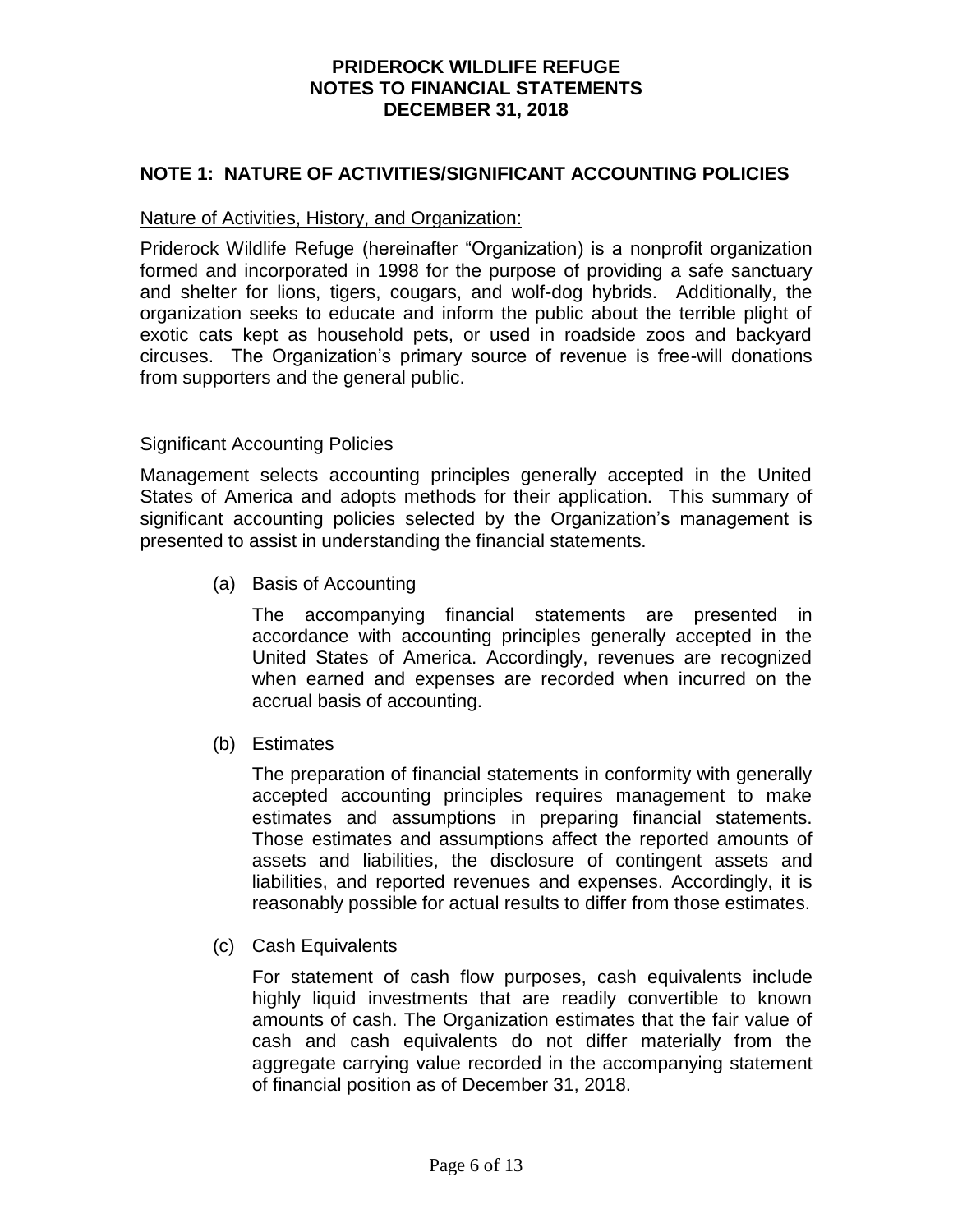(d) Property and Equipment

It is the Organization's policy to capitalize property and equipment with an acquisition cost greater than \$500. Lesser amounts are expensed. Donations of property and equipment are capitalized, and recorded as support, at their fair value at the date of receipt. Such donations are reported as contributions without donor restrictions unless the donor has restricted the donated asset to a specific purpose. Assets donated with explicit restrictions regarding their use, and contributions of cash that must be used to acquire property and equipment, are reported as contributions with donor restrictions. Absent donor stipulations regarding how long those donated assets must be maintained, the Organization reports expirations of donor restrictions when the donated or acquired assets are placed in service. The Organization reclassifies net assets with donor restrictions to net assets without restrictions at that time. The cost of maintenance and repairs are charged to expense as incurred. Property and equipment are depreciated using the straight-line method over the estimated useful life of the assets. Depreciation expense amounted to \$33,717 in 2018.

| <b>Building Improvements</b> | 10 years |
|------------------------------|----------|
| Equipment                    | 5 years  |

(e) Impairment of Long-Lived Assets

Management evaluates its long-lived assets for financial impairment whenever events or changes in circumstances indicate that the carrying value of an asset may not be recoverable. An impairment loss is recognized when the undiscounted future cash flows from the assets are less than the carrying value of the assets. Assets to be disposed of are reported at the lower of their carrying amount or fair value, less cost to sell. Management is of the opinion that the carrying amount of its long-lived assets does not exceed their estimated recoverable amount.

#### (f) Net Asset Accounting-NEW ACCOUNTING PRONOUNCEMENT

*Entities (Topic 958) – Presentation of Financial Statements of Notfor-Profit Entities.* The Organization has adjusted the presentation of its financial statements accordingly, applying the changes retrospectively. The new standards change the following aspects of the Organization's financial statements:

The temporarily restricted and permanently restricted net asset classes have been combined into a single net asset class called net assets with donor restrictions (net assets subject to donor‐imposed restrictions).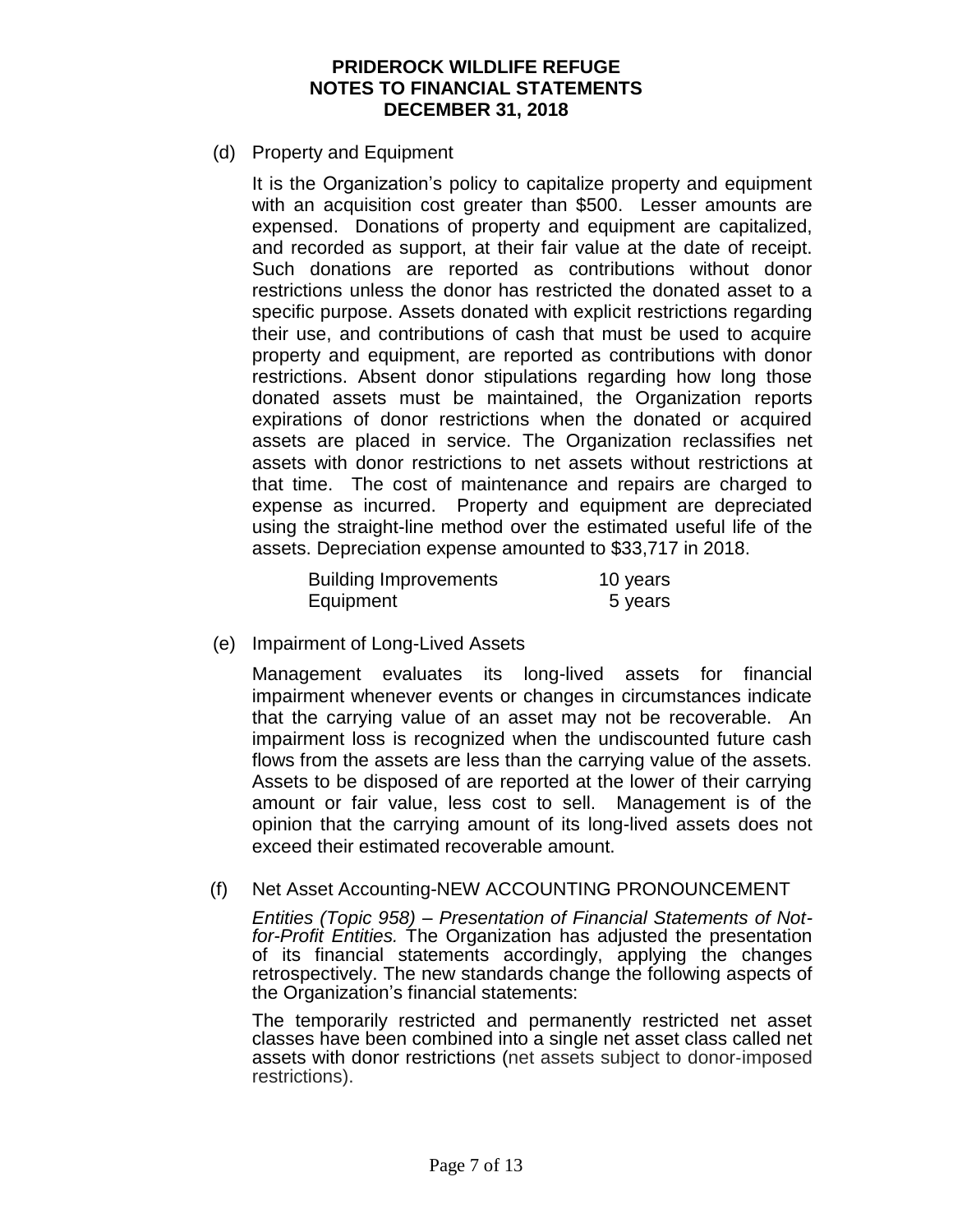The unrestricted net asset class has been renamed net assets without donor restrictions (net assets not subject to donor‐imposed restrictions).

The changes have the following effect on net assets at December 31, 2017:

|                                                                         | As Originally<br>Presented | <b>After Adoption</b><br>of ASU 2016-14 |
|-------------------------------------------------------------------------|----------------------------|-----------------------------------------|
| <b>Net Asset Class</b><br>Unrestricted Net Assets<br>Net Assets Without | 831,790<br>S               | \$                                      |
| Donor Restrictions                                                      |                            | 831,790                                 |
| Total Net Assets                                                        | 831,790                    | 831,790                                 |

The financial statements also include a new disclosure about liquidity and availability of resources (Note 3).

(g) Contributions

Contributions are recognized when the donor makes a promise to give to the Organization that is, in substance, unconditional. Contributions that are restricted by the donor are reported as increases in net assets without donor restrictions if the restrictions expire in the fiscal year in which the contributions are recognized. All other donor-restricted contributions are reported as increases in net assets with donor restrictions depending on the nature of the restrictions. When a restriction expires, net assets with donor restrictions are reclassified to net assets without donor restrictions. Restrictions on gifts of fixed assets or cash for the purchase of fixed assets expire when the asset is placed in service.

(h) Donated Tangible Assets, Services, and Use of Property

Donated assets are recorded at fair market value on the date of receipt in the appropriate investment, expense or equipment account. In the absence of donor restrictions, donated assets are reported as unrestricted revenue. Contributed services are recognized as unrestricted revenues if the services received (a) create or enhance nonfinancial assets or (b) require specialized skills, are provided by individuals possessing those skills, and would typically need to be purchased if not provided by contribution. Contributed use of facilities/materials is recorded at their fair value at the time of the transaction.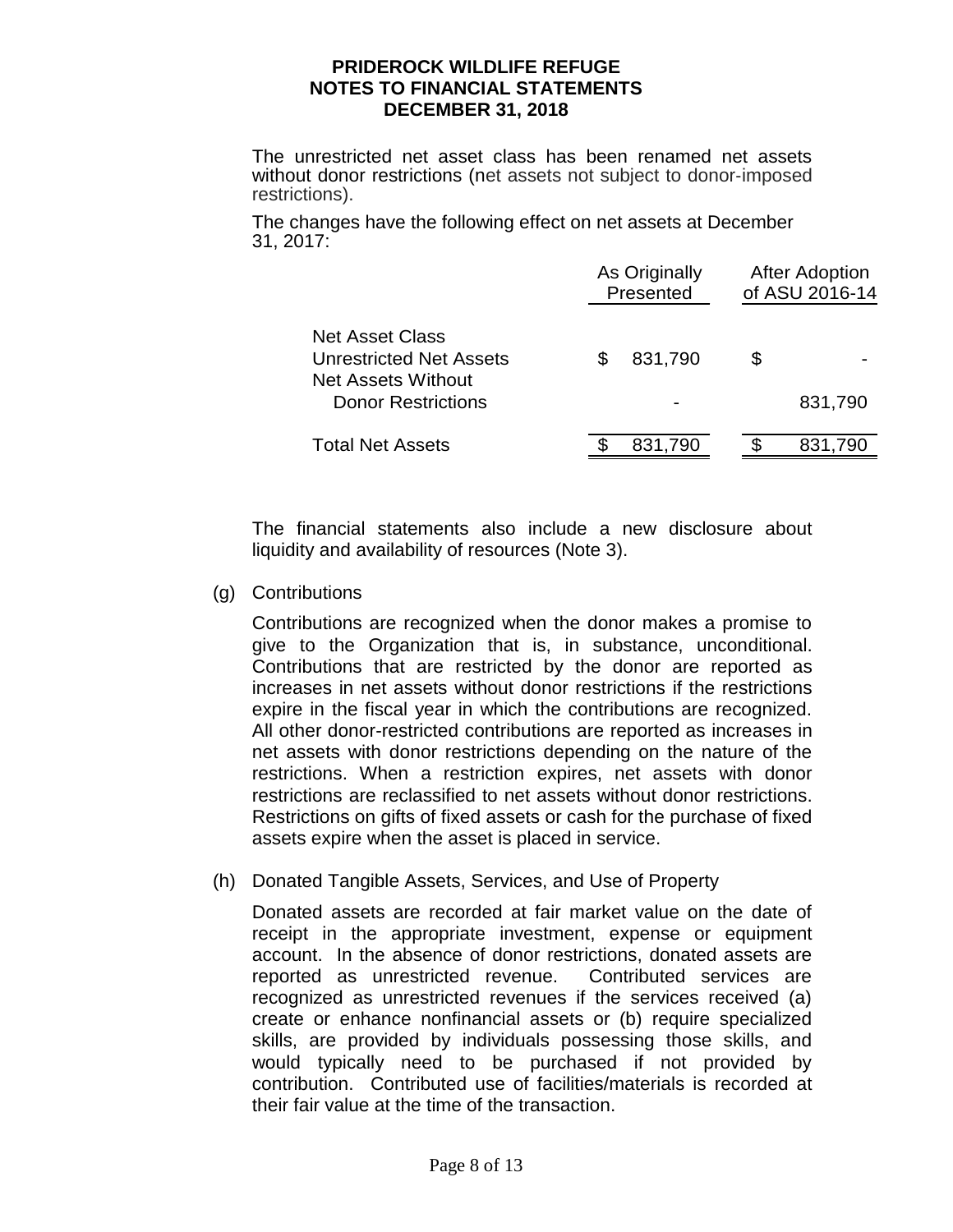#### (i) Functional Allocation of Expenses

The costs of providing the various programs and other activities have been summarized on a functional basis in the statement of activities. Certain categories of expenses are attributable to more than one program or supporting function and are allocated on a reasonable basis that is consistently applied. The expenses that are allocated are compensation and benefits, which are allocated on the basis of estimates of time and effort.

#### (j) Advertising

The Organization utilizes advertising to promote its programs to supporters and the general public. The costs of advertising are expensed when incurred and advertising expense was \$5,500 for the year ended December 31, 2018.

(k) Uncertain Tax Positions

Organization is a not-for-profit organization that is exempt from federal income taxes under Section 501(c) (3) of the Internal Revenue Code as other than a private Organization. The Organization believes that it has appropriate support for any tax positions taken, and as such, does not have any uncertain tax positions that are material to the financial statements. The organization is subject to filing a 990 Information return annually. In addition, a 990T tax return must be filed with the Internal Revenue Service if there is any unrelated business income. With few exceptions, Federal information returns filed prior to 2015 for the Organization are no longer subject to examination by tax authorities.

(l) Subsequent Events

Management reviewed Type 1 subsequent events (events that reveal conditions existing at or before the balance sheet date and require adjustment to the financial statements) and Type 2 subsequent events (events that reveal conditions arising after the balance sheet date and require disclosure in, but not adjustment to, the financial statements). No subsequent events were noted.

Subsequent events were evaluated through July 17, 2019 which is the date of the report.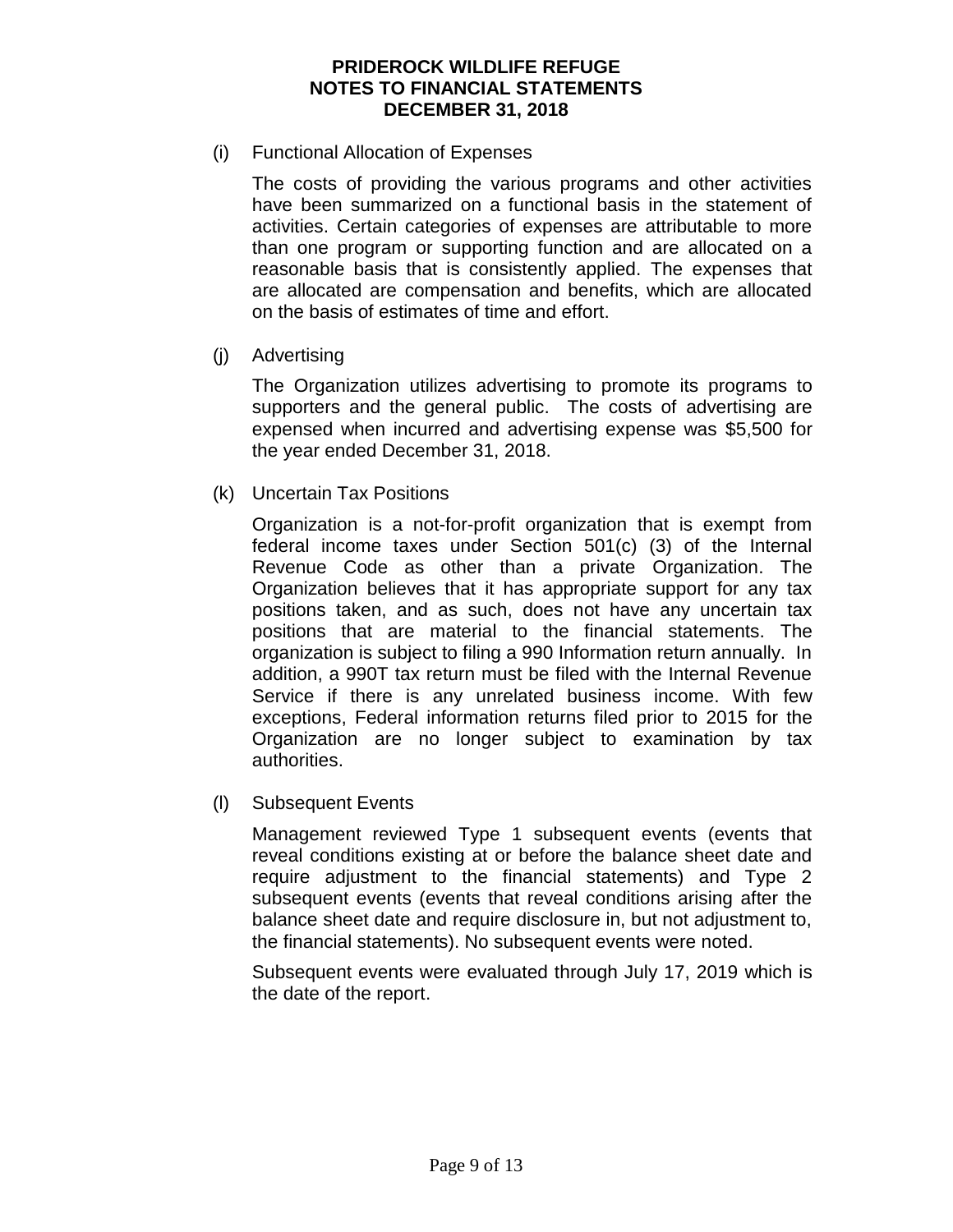(m) Recent Accounting Pronouncements

The accounting principles governing the reported amounts, presentations, and disclosures in our financial statements are subject to change from time to time based on the issuance of new pronouncements of various standard-setting bodies. New pronouncements not yet in effect as of December 31, 2018, will not have a material effect on our financial statements of financial position, activities, and cash flows.

(n) Fair Value Measurements and Disclosures

Financial Accounting Standards Board (FASB) Accounting Standards Codification (ASC) 820 *Fair Value Measurements and Disclosures* established a framework for measuring fair value. That framework provides for a fair value hierarchy which prioritizes the inputs to valuation techniques used to measure fair value. The hierarchy gives the highest priority to unadjusted quoted prices in active markets for identical assets or liabilities (Level 1 measurements), and the lowest priority to unobservable inputs (Level 3 measurements). The three levels of the fair value hierarchy under FASB ASC 820 are described as follows:

*Level 1* - Inputs based on unadjusted quoted prices for identical assets or liabilities accessible at the measurement date. *Level 2* – Inputs other than quoted prices included in Level 1 that are observable for the asset or liability, either directly or indirectly, such as quoted prices for similar assets or liabilities in active markets. *Level 3* - Unobservable inputs for the asset or liability including the reporting entity's own assumptions in determining the fair value measurement.

The methods described above may produce a fair value calculation that may not be indicative of net realizable value, or reflective of future fair values. Furthermore, while the Organization believes that its valuation methods are appropriate and consistent with other market techniques, the use of different methodologies or assumptions to determine the fair value of certain financial instruments could result in a different fair value measurement at the reporting date.

The Organization has no financial instruments with Level 1, 2, or 3 inputs that require disclosure.

### **NOTE 2: PRIOR YEAR SUMMARIZED FINANCIAL INFORMATION**

The financial statements are presented with certain prior year summarized comparative information. Such information does not include sufficient detail to constitute a presentation in conformity with generally accepted accounting principles. Accordingly, such information should be read in conjunction with the Organization's financial statements for the year ended December 31, 2017 from which the summarized information was derived.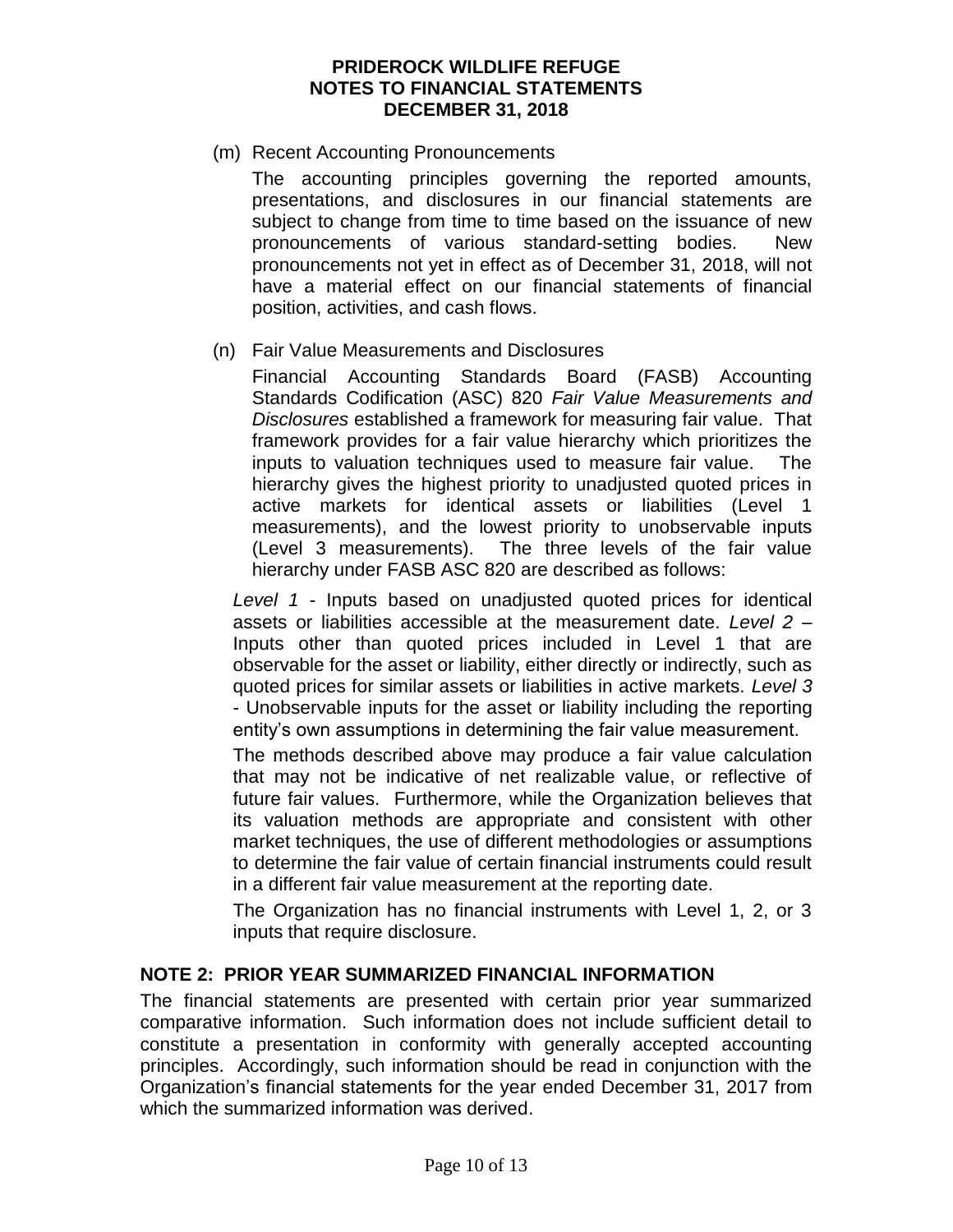# **NOTE 3: LIQUIDITY AND AVAILABILITY OF FINANCIAL ASSETS**

The following reflects the Organization's financial assets as of the balance sheet date, reduced by amounts not available for general use because of contractual or donor-imposed restrictions within one year of the balance sheet date. There were no contractual or donor-imposed restrictions as of December 31, 2018.

|                                                   | Amount        |
|---------------------------------------------------|---------------|
| Financial Assets at Year-End                      |               |
| Cash and Cash Equivalents                         | \$<br>297,709 |
| <b>Accounts Receivable</b>                        | 330,959       |
| Financial Assets Available to Meet Cash Needs for |               |
| <b>General Expenditures Within One Year</b>       | 628,668       |

# **NOTE 4: CONTRIBUTIONS RECEIVABLE**

Contributions receivable exist for amounts remaining to be collected at December 31, 2018 within three months from year-end from fundraising activities amounted to \$330,959. No allowance for doubtful accounts is deemed necessary as the Organization has determined that the amounts are 100% collectible.

# **NOTE 5: NOTE PAYABLE/RELATED PARTY TRANSACTIONS**

Notes payable consists of the following at December 31, 2018:

The Organization purchased approximately nine acres of land on December 9, 2006 at a cost of \$250,000 with a corresponding note payable for \$250,000 to the executive director. The note has been refinanced in 2017 with monthly payments of \$2,110 beginning 11/15/2017 and maturing on 10/15/2032 with an interest rate of 6% and the note is secured by a deed of trust on the land. \$237,566

A vehicle and corresponding note was purchased by the Organization in the amount of \$22,200 in January 2017. The note is payable in monthly installments of \$408 (principal and interest) at a rate of 9.59% with a maturity date of December, 2021 and secured with a title to a 2015 Ford Fiesta sedan. 12,488

A vehicle and corresponding note was purchased by the Organization in the amount of \$53,188 with a \$5,000 down payment in March, 2018. The note is payable in monthly installments of \$773 (principal and Interest at a rate of 4.79% with a maturity date of April, 2024 and secured with a title to a 2018 Ford F250 truck. 43,579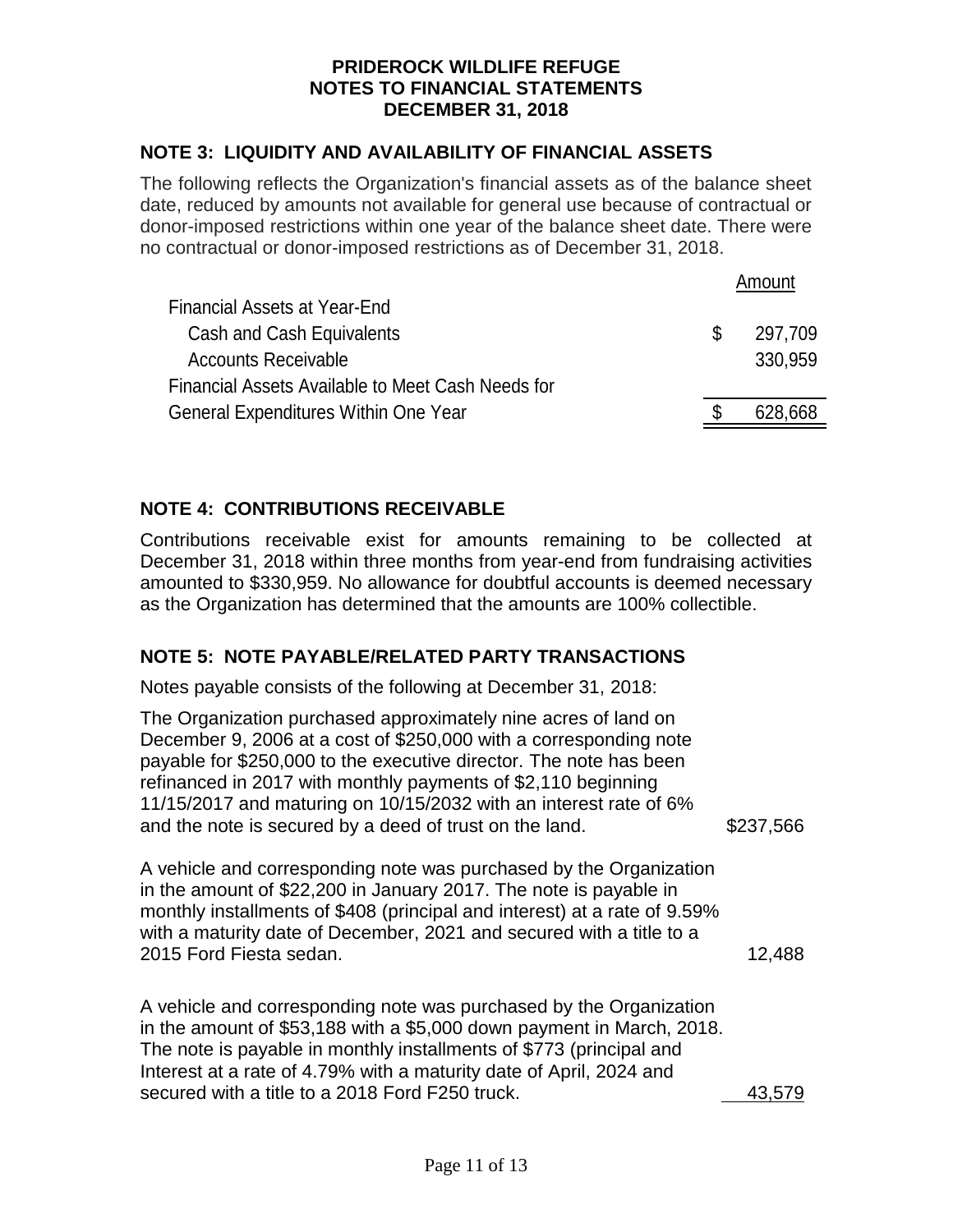| <b>Total Notes Payable</b>  | 293,633          |
|-----------------------------|------------------|
| Less: Portion Currently Due | (22, 588)        |
| Long-Term Liabilities       | <u>\$271,045</u> |

Future minimum payments on notes payable are as follows for the years ended December 31,

|                              | Amount       |
|------------------------------|--------------|
| 2019                         | \$<br>22,588 |
| 2020                         | 24,029       |
| 2021                         | 25,271       |
| 2022                         | 22,050       |
| 2023                         | 23,303       |
| Thereafter                   | 176,392      |
|                              |              |
| <b>Total Future Payments</b> | 293,633      |
|                              |              |

The Organization also received \$3,503 from other in-kind donations from the executive director in 2018.

# **NOTE 6: FUNDRAISING ACTIVITIES**

The Organization signed an agreement with a fundraising agent for its direct mail fundraising program in July, 2009. The following is a summary of fundraising activities for the year ended December 31, 2018:

|                             | Amount        |
|-----------------------------|---------------|
| Contributions               | \$<br>942,997 |
| <b>Royalties</b>            | 14,164        |
| <b>Expenses</b>             |               |
| <b>Fundraising Expenses</b> | (92, 253)     |
| <b>Direct Mail</b>          | (200, 434)    |
| Postage and Printing        | (371, 144)    |
|                             |               |
| Net                         | 293,330       |

At December 31, 2018, accounts payable from fundraising activities amounted to \$163,816.